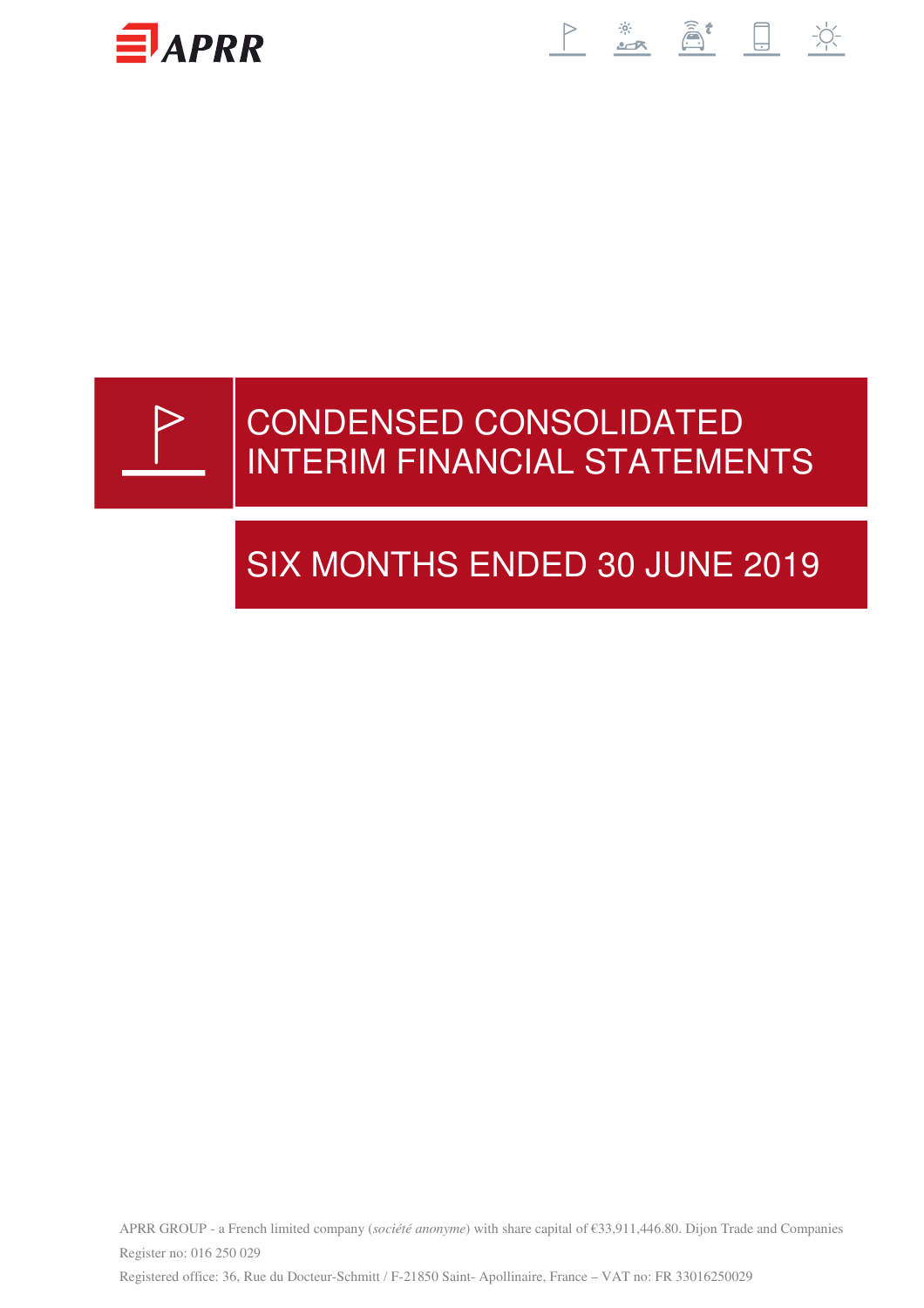### **CONTENTS**

### **FINANCIAL STATEMENTS**

- 1. Condensed consolidated statement of financial position
- 2. Condensed consolidated income statement and statement of comprehensive income
- 3. Condensed consolidated statement of changes in equity
- 4. Condensed consolidated statement of cash flows

### **NOTES TO THE CONSOLIDATED FINANCIAL STATEMENTS**

- I) Accounting policies
- Note 1.1 Reporting entity
- Note 1.2 Statement of compliance
- Note 1.3 Accounting policies and methods applied in the condensed interim financial statements and applicable standards
- Note 1.4 Consolidation scope
- Note 1.5 Methods used in the preparation of the interim financial statements and the effect of seasonal fluctuations

#### II) Notes to the financial statements

- Note 2.1 Net non-current assets
- Note 2.2 Information about financial assets and liabilities
- Note 2.3 Provisions
- Note 2.4 Investments in associates
- Note 2.5 Off-balance sheet commitments
- Note 2.6 Related parties
- Note 2.7 Significant events during the six-month period
- Note 2.8 Events after the balance sheet date

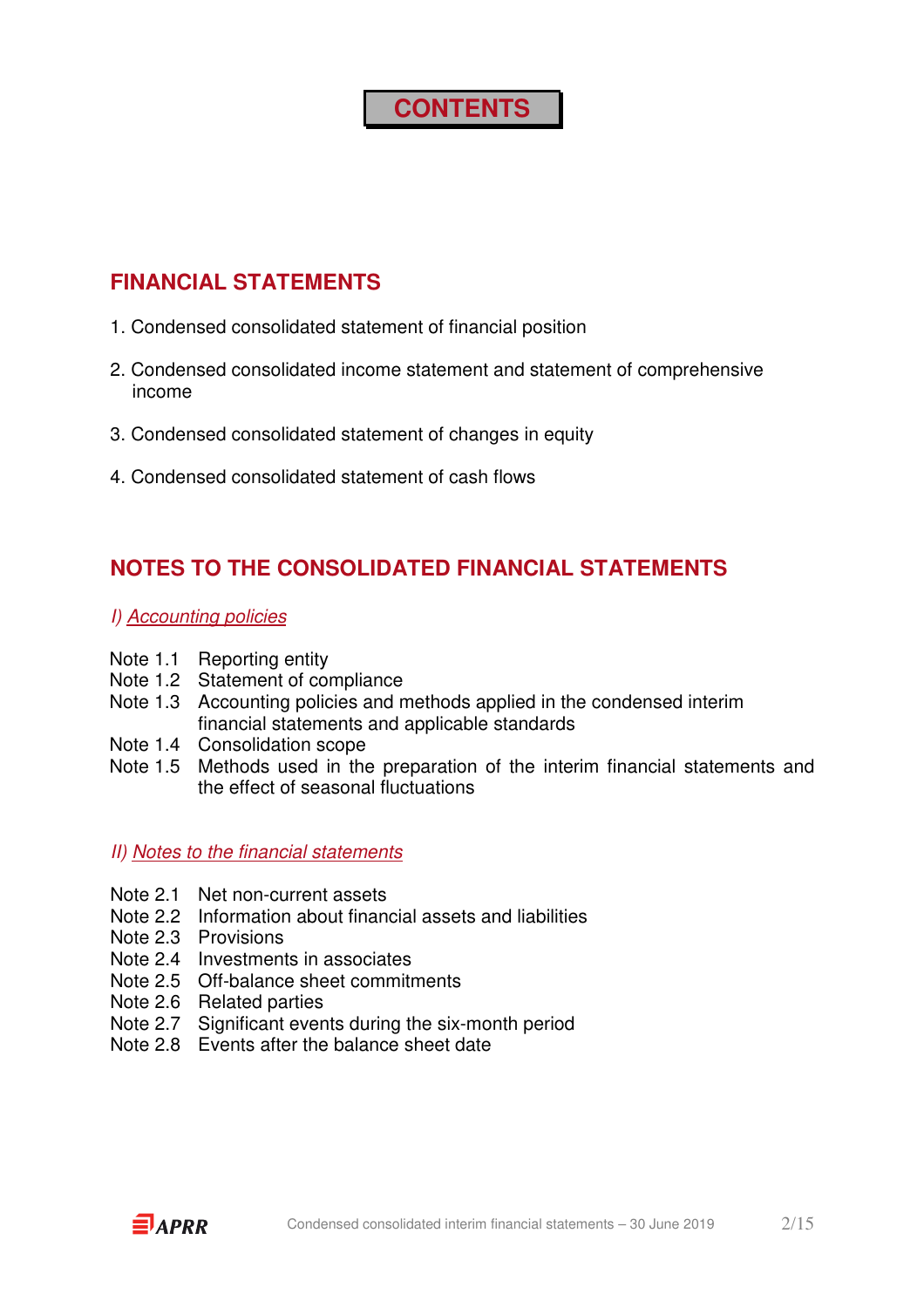## **STATEMENTS OF FINANCIAL POSITION**

### **1. Condensed consolidated statement of financial position**

| $(\epsilon$ millions)                      | 30/06/2019 | 31/12/2018 |
|--------------------------------------------|------------|------------|
| <b>Non-current assets</b>                  |            |            |
| Property, plant and equipment              | 158.0      | 164.7      |
| Right-of-use assets                        | 5.2        | 0.0        |
| Intangible assets arising from concessions | 6,580.8    | 6,560.3    |
| Other intangible assets                    | 63.8       | 61.6       |
| Investments in associates                  | 13.4       | 21.4       |
| Other non-current financial assets         | 42.0       | 49.2       |
| Deferred tax assets                        | 8.8        | 13.2       |
| Other non-current assets                   | 0.0        | 0.0        |
| Total non-current assets                   | 6,872.0    | 6,870.3    |
| <b>Current assets</b>                      |            |            |
| Inventories                                | 7.0        | 8.1        |
| Trade and other receivables                | 152.3      | 153.0      |
| Current tax assets                         | 0.1        | 0.0        |
| Other current assets                       | 252.6      | 233.4      |
| Cash and cash equivalents                  | 998.9      | 934.9      |
| Total current assets                       | 1,410.9    | 1,329.5    |
|                                            |            |            |
| <b>TOTAL ASSETS</b>                        | 8,282.9    | 8,199.8    |

| $(\epsilon$ millions)                                     | 30/06/2019 | 31/12/2018 |
|-----------------------------------------------------------|------------|------------|
| <b>Capital and reserves</b>                               |            |            |
| Share capital                                             | 33.9       | 33.9       |
| <b>Consolidated reserves</b>                              | (1, 159.7) | (1,598.3)  |
| Profit (loss) for the period                              | 447.6      | 828.8      |
| Share of equity attributable to the owners of the company | (678.2)    | (735.5)    |
| Non-controlling interests                                 | 0.3        | 0.3        |
| Total equity                                              | (677.9)    | (735.3)    |
| <b>Non-current liabilities</b>                            |            |            |
| Non-current borrowings                                    | 6,342.9    | 6,848.6    |
| Lease debt                                                | 2.6        | 0.0        |
| Deferred tax liabilities                                  | 0.0        | 0.0        |
| Non-current provisions                                    | 304.1      | 296.9      |
| Other non-current liabilities                             | 74.1       | 75.9       |
| Total non-current liabilities                             | 6,723.7    | 7,221.5    |
| <b>Current liabilities</b>                                |            |            |
| Trade and other payables                                  | 155.5      | 135.8      |
| <b>Borrowings</b>                                         | 735.9      | 203.3      |
| Non-current borrowings due within one year                | 999.4      | 1,002.2    |
| Lease debt                                                | 2.6        | 0.0        |
| Current tax liability                                     | 18.5       | 53.0       |
| <b>Current provisions</b>                                 | 41.8       | 40.9       |
| Other current liabilities                                 | 283.4      | 278.4      |
| <b>Total current liabilities</b>                          | 2,237.1    | 1,713.6    |
|                                                           |            |            |
| TOTAL SHAREHOLDERS' EQUITY AND LIABILITIES                | 8,282.9    | 8,199.8    |

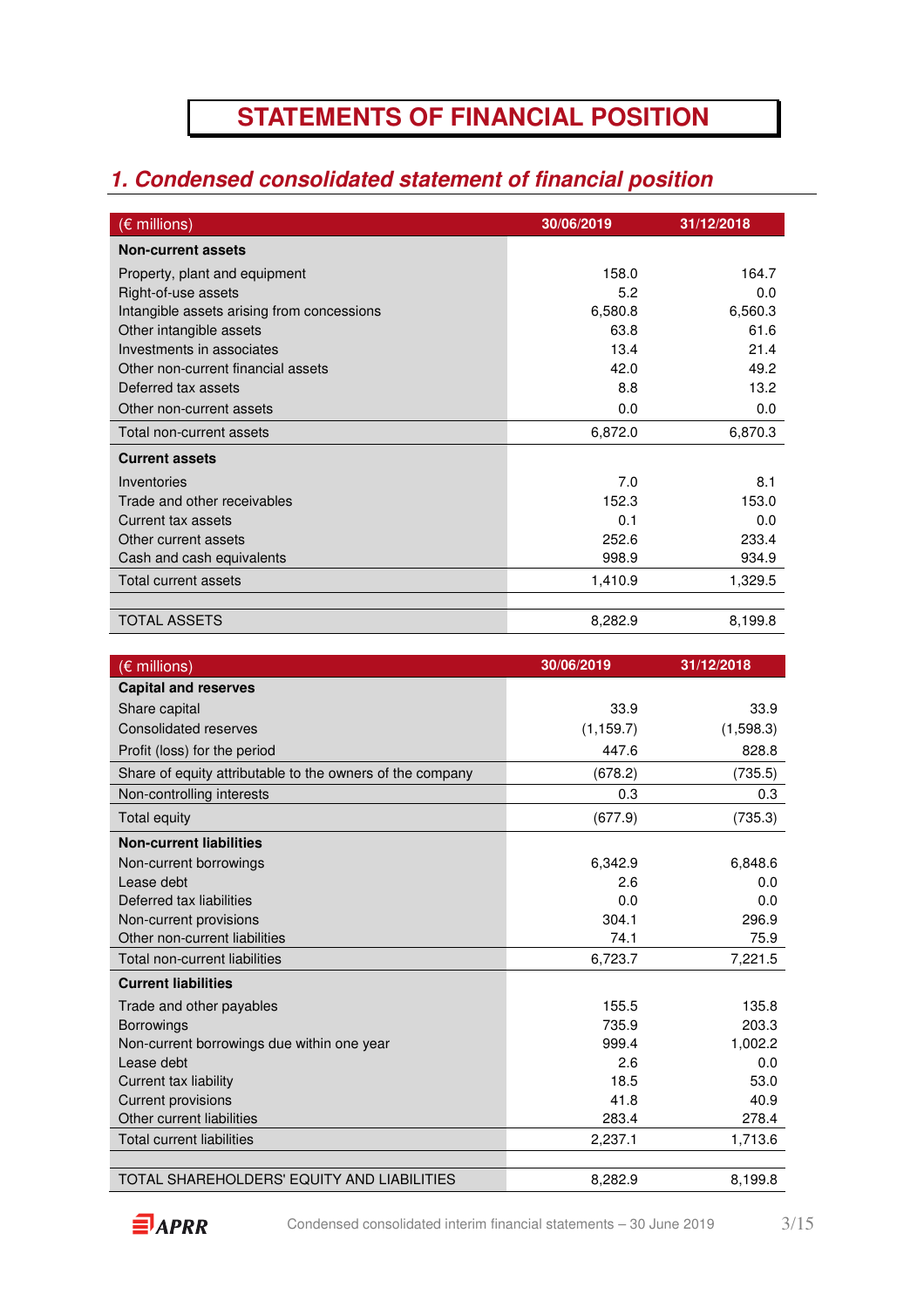### **2. Condensed consolidated income statement and statement of comprehensive income**

| (€ millions)                                                              | 1 <sup>st</sup> half 2019 | 1 <sup>st</sup> half 2018 |
|---------------------------------------------------------------------------|---------------------------|---------------------------|
| Revenue of which:                                                         | 1,452.4                   | 1,368.5                   |
| - revenue from the operation of infrastructures                           | 1,250.8                   | 1,234.7                   |
| - revenue from the construction of infrastructures held under concessions | 201.6                     | 133.8                     |
| Purchases and external charges                                            | (255.1)                   | (186.8)                   |
| Employee benefit expenses                                                 | (106.1)                   | (105.0)                   |
| Taxes (other than income tax)                                             | (138.2)                   | (138.7)                   |
| Depreciation and amortisation expenses                                    | (212.0)                   | (203.4)                   |
| Provisions                                                                | (23.5)                    | (17.7)                    |
| Other operating income (expenses)                                         | 2.4                       | 0.9                       |
| Operating profit on ordinary activities                                   | 719.8                     | 717.8                     |
| Other income (expenses) from operations                                   | 0.0                       | 0.0                       |
| Operating profit                                                          | 719.8                     | 717.8                     |
| Income from cash and cash equivalents                                     | 2.6                       | 2.7                       |
| Gross finance costs                                                       | (62.2)                    | (78.4)                    |
| Net finance costs                                                         | (59.6)                    | (75.7)                    |
| Other financial income (expenses)                                         | (1.6)                     | (1.0)                     |
| Share of profit (loss) of associates                                      | 0.5                       | 0.3                       |
| Income tax expense                                                        | (211.3)                   | (221.0)                   |
| Profit (loss) for the period from continuing operations                   | 447.8                     | 420.4                     |
| Profit for the period attributable to:                                    | 447.8                     | 420.4                     |
| - Owners of the company                                                   | 447.6                     | 420.2                     |
| - Non-controlling interests                                               | 0.2                       | 0.2                       |
| Earnings per share attributable to the owners of the company              |                           |                           |
| - Basic earnings per share (euros)                                        | 3.96                      | 3.72                      |
| - Diluted earnings per share (euros)                                      | 3.96                      | 3.72                      |

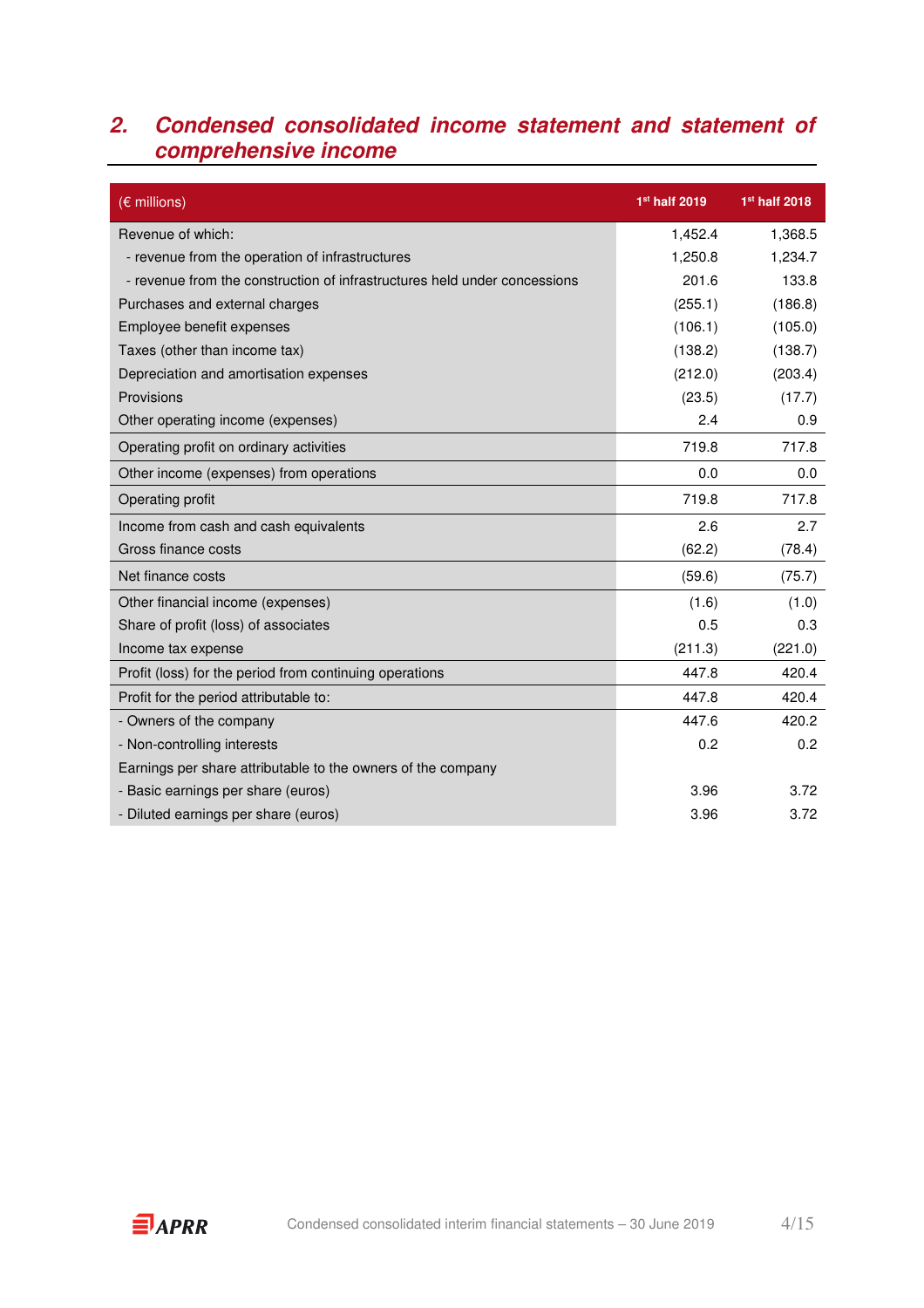| $(\epsilon$ millions)                                                                                     | 1 <sup>st</sup><br>half<br>2019 | 1 <sup>st</sup><br>half<br>2018 |
|-----------------------------------------------------------------------------------------------------------|---------------------------------|---------------------------------|
| Profit (loss) for the period                                                                              | 447.8                           | 420.4                           |
| Items that will not be reclassified subsequently to profit or loss                                        |                                 |                                 |
| Actuarial gains and losses on staff benefits                                                              | (2.7)                           | 0.0                             |
| Tax on items that will not be reclassified to profit or loss                                              | 0.9                             | 0.0                             |
| Share of gains and losses of associates that will not be reclassified to profit or loss                   |                                 |                                 |
| Items that may be reclassified subsequently to profit or loss                                             |                                 |                                 |
| <b>Translation differences</b>                                                                            |                                 |                                 |
| Re-measurement of derivative hedging instruments                                                          |                                 |                                 |
| Tax on items that are or may be reclassified subsequently to profit or loss                               |                                 |                                 |
| Share of gains and losses of associates that are or may be reclassified subsequently to profit or<br>loss | (8.4)                           | 0.7                             |
| Total comprehensive income                                                                                | (10.3)                          | 0.7                             |
|                                                                                                           |                                 |                                 |
| Comprehensive income for the period                                                                       | 437.5                           | 421.1                           |
| - Owners of the company                                                                                   | 437.3                           | 420.9                           |
| - Non-controlling interests                                                                               | 0.2                             | 0.2                             |

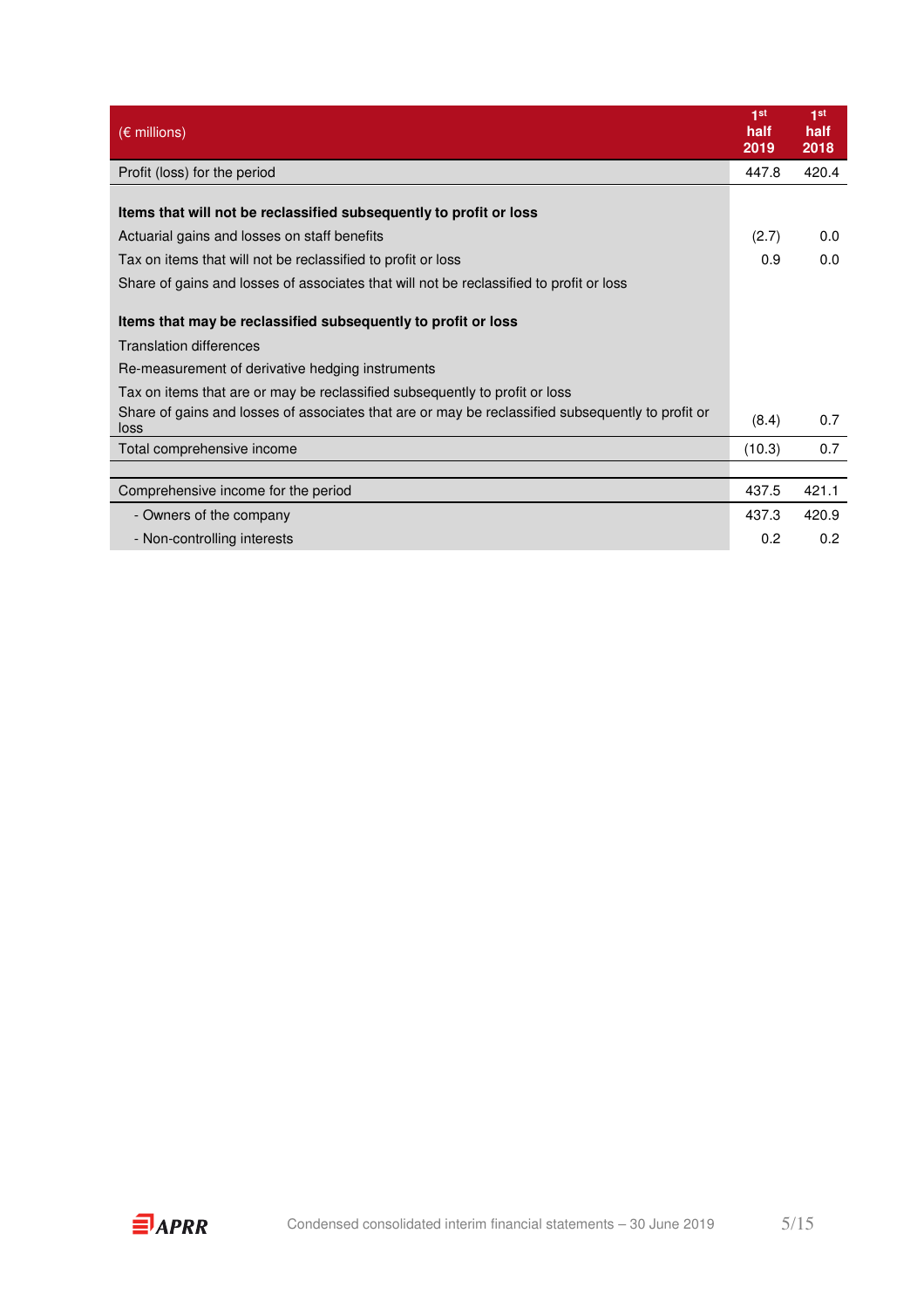### **3. Condensed consolidated statement of changes in equity**

| (€ millions)                                      | <b>Share</b><br>capital | Share<br>premium | <b>Reserves</b> | Financial<br>instruments | Other<br>$(\dot{a})$ | <b>Attributable</b><br>to the<br>owners of<br>the<br>company | Non-<br>controlling<br><i>interests</i> | Total<br>equity |
|---------------------------------------------------|-------------------------|------------------|-----------------|--------------------------|----------------------|--------------------------------------------------------------|-----------------------------------------|-----------------|
|                                                   |                         |                  |                 |                          |                      |                                                              |                                         |                 |
| At 01/01/2019                                     | 33.9                    | 0.3              | (746.8)         | (13.6)                   | (9.4)                | (735.5)                                                      | 0.3                                     | (735.3)         |
| Share-based<br>payments                           |                         |                  | 1.0             |                          |                      | 1.0                                                          |                                         | 1.0             |
| <b>Dividends</b>                                  |                         |                  | (380.9)         |                          |                      | (380.9)                                                      | (0.2)                                   | (381.1)         |
| Profit for the year<br>Total                      |                         |                  | 447.6           |                          |                      | 447.6                                                        | 0.2                                     | 447.8           |
| comprehensive<br>income                           |                         |                  |                 | (8.4)                    | (1.9)                | (10.3)                                                       |                                         | (10.3)          |
| Consolidated<br>comprehensive<br>income statement | 0.0                     | 0.0              | 447.6           | (8.4)                    | (1.9)                | 437.3                                                        | 0.0                                     | 437.5           |
| Changes in scope<br>and<br>reclassifications      |                         |                  | 0.0             |                          |                      | 0.0                                                          |                                         | 0.0             |
| At 30/06/2019                                     | 33.9                    | 0.3              | (679.2)         | (22.0)                   | (11.3)               | (678.2)                                                      | 0.3                                     | (677.9)         |

#### **Condensed statement of changes in equity for the six months ended 30 June 2019**

#### **Condensed statement of changes in equity for the six months ended 30 June 2018**

| (€ millions)                                      | Share<br>capital | Share<br>premium | <b>Reserves</b> | Financial<br><i>instruments</i> | Other<br>$(\dot{a})$ | Attributable<br>to the<br>owners of<br>the<br>company | Non-<br>controlling<br><i>interests</i> | <b>Total</b><br>equity |
|---------------------------------------------------|------------------|------------------|-----------------|---------------------------------|----------------------|-------------------------------------------------------|-----------------------------------------|------------------------|
|                                                   |                  |                  |                 |                                 |                      |                                                       |                                         |                        |
| At 01/01/2018                                     | 33.9             | 0.3              | (812.1)         | (13.8)                          | (7.9)                | (799.6)                                               | 0.2                                     | (799.3)                |
| Share-based<br>payments                           |                  |                  | 0.7             |                                 |                      | 0.7                                                   |                                         | 0.7                    |
| <b>Dividends</b>                                  |                  |                  | (365.1)         |                                 |                      | (365.1)                                               | (0.2)                                   | (365.3)                |
| Profit for the year                               |                  |                  | 420.2           |                                 |                      | 420.2                                                 | 0.2                                     | 420.4                  |
| Total comprehensive<br>income                     |                  |                  |                 | 0.7                             |                      | 0.7                                                   |                                         | 0.7                    |
| Consolidated<br>comprehensive<br>income statement | 0.0              | 0.0              | 420.2           | 0.7                             | 0.0                  | 420.9                                                 | 0.0                                     | 421.1                  |
| Changes in scope and<br>reclassifications         |                  |                  | 0.2             |                                 |                      | 0.2                                                   |                                         | 0.2                    |
| At 30/06/2018                                     | 33.9             | 0.3              | (756.2)         | (13.1)                          | (7.9)                | (742.9)                                               | 0.3                                     | (742.7)                |

(\*)The comprehensive income in this column includes the actuarial gains and losses arising from the valuation of the retirement benefit obligations.

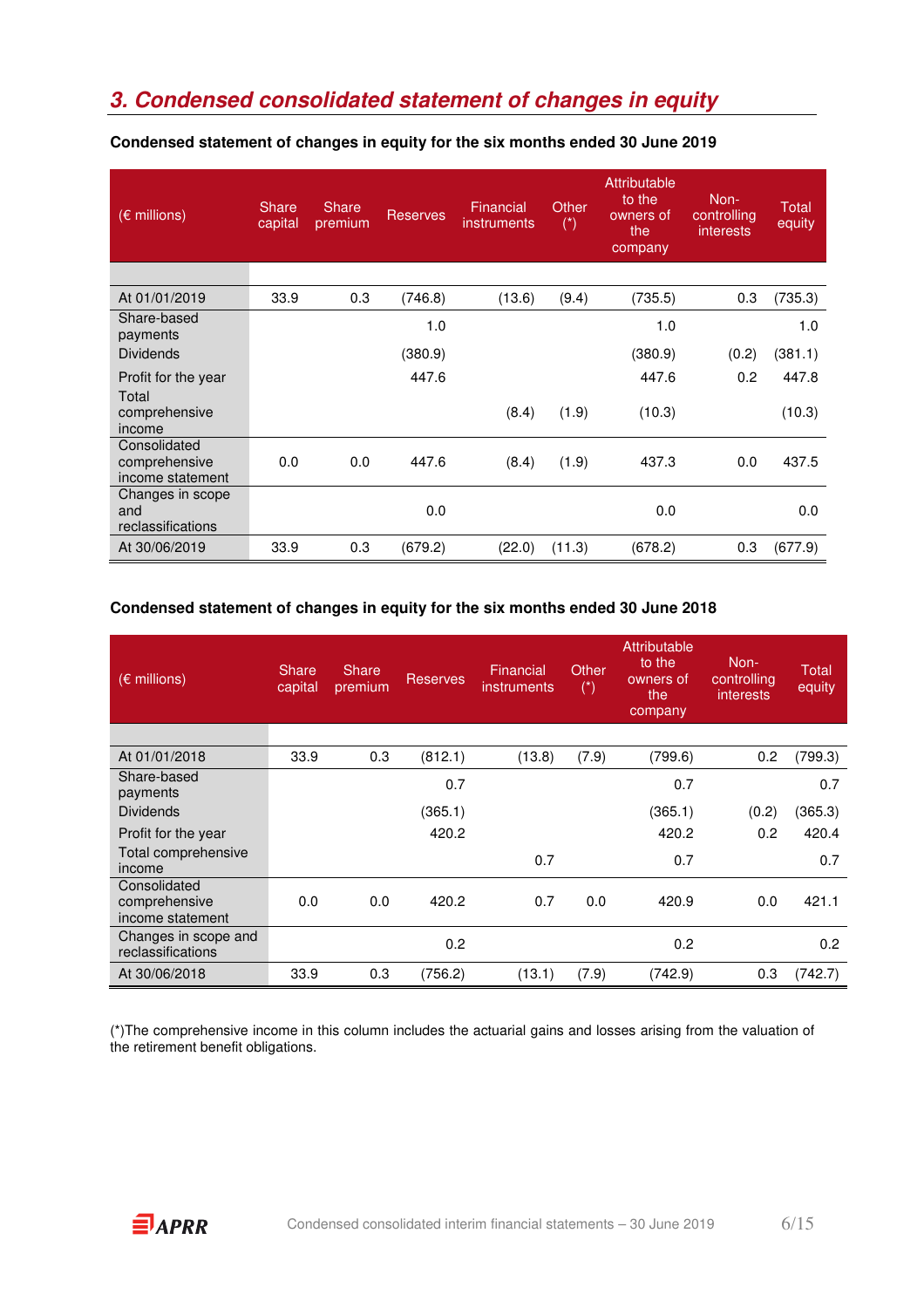### **4. Condensed consolidated statement of cash flows**

| (€ millions)                                                         | <b>1st half 2019</b> | <b>1st half 2018</b> |
|----------------------------------------------------------------------|----------------------|----------------------|
| Cash and cash equivalents at 1 January                               | 934.9                | 1,800.9              |
| Profit (loss) for the period                                         | 447.8                | 420.4                |
| Net impact of equity-accounted companies                             | (0.5)                | (0.3)                |
| Depreciation and amortisation expenses and provisions                | 217.5                | 204.6                |
| Other adjustments                                                    | 5.1                  | 5.4                  |
| Gains (losses) on disposals                                          | (0.4)                | (0.4)                |
| Cash generated by operations                                         | 669.5                | 629.7                |
| Net interest expense                                                 | 56.1                 | 70.3                 |
| Interest paid                                                        | (123.5)              | (162.5)              |
| Income tax expense                                                   | 211.3                | 221.0                |
| Income tax paid                                                      | (240.5)              | (248.5)              |
| Movement in working capital related to ordinary activities           | (25.4)               | (7.2)                |
| Net cash from operating activities (I)                               | 547.4                | 502.7                |
| Purchases of non-current assets                                      | (202.4)              | (148.4)              |
| Non-current financial assets                                         | (1.8)                | (1.5)                |
| Total purchases of non-current assets                                | (204.2)              | (149.9)              |
| Proceeds from disposals of non-current assets                        | 9.6                  | 10.3                 |
| Net cash used in investing activities (II)                           | (194.6)              | (139.6)              |
| Dividends paid to the shareholders                                   | (381.1)              | (365.3)              |
| Reimbursement of rental debts                                        | (1.7)                | 0.0                  |
| Repayment of borrowings                                              | (1,000.0)            | (1,360.0)            |
| New borrowings                                                       | 1,094.0              | 505.0                |
| Net cash used in financing activities (III)                          | (288.8)              | (1,220.3)            |
| Net increase (decrease) in cash and cash equivalents<br>$(l+ll+lll)$ | 64.1                 | (857.2)              |
| Cash and cash equivalents at 30 June                                 | 998.9                | 943.7                |

Dividends paid in the first half amounted to €380.9 million in total, i.e. €3.37 per share.

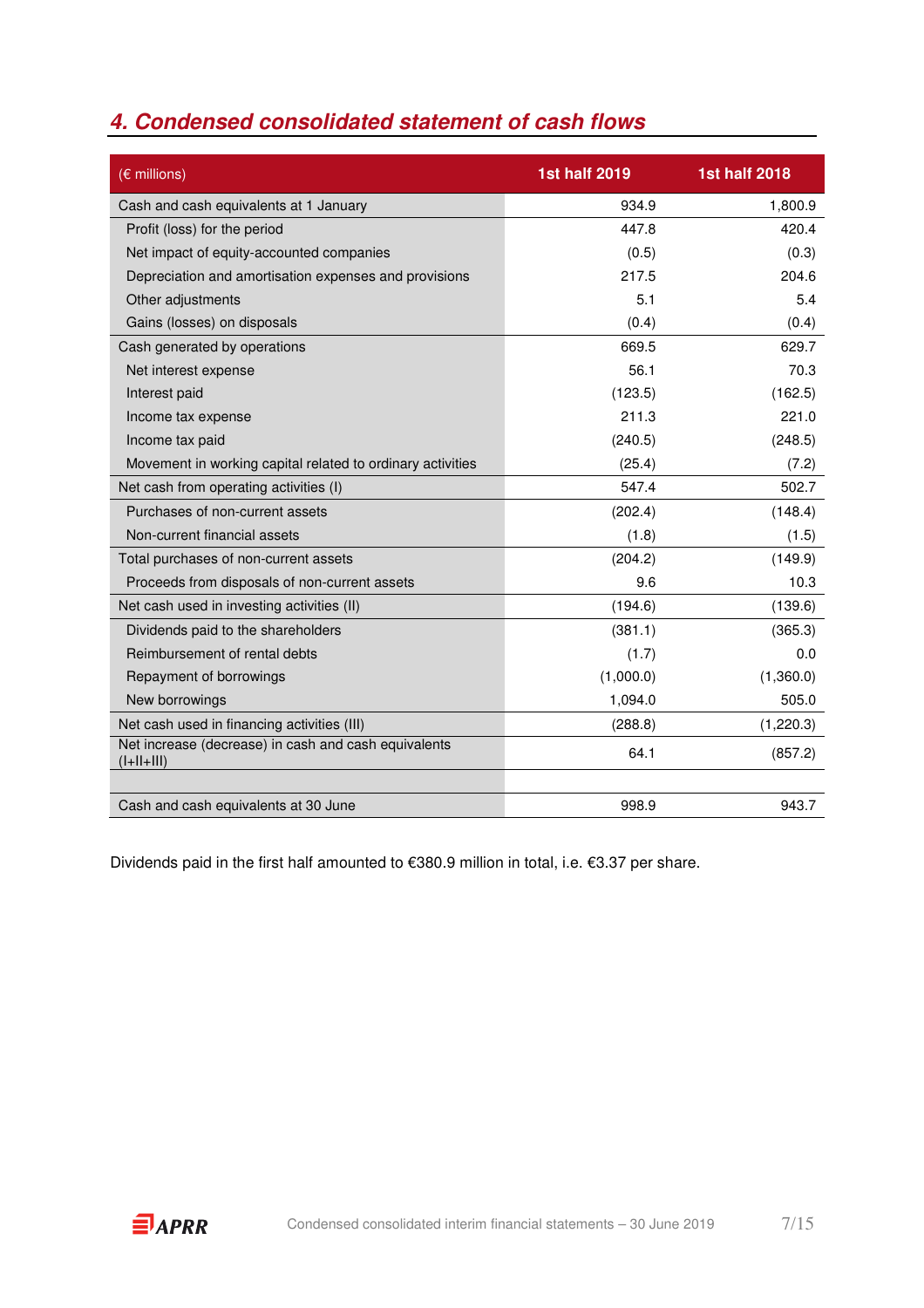## **NOTES TO THE CONDENSED CONSOLIDATED INTERIM FINANCIAL STATEMENTS FOR THE SIX MONTHS ENDED 30 June 2019**

### **I – Accounting policies**

#### Note 1.1 – Reporting entity

APRR (Autoroutes Paris-Rhin-Rhône - the "Company") is domiciled in France. The interim consolidated financial statements for the six months ended 30 June 2019 comprise the financial statements of the Company and its subsidiaries (referred to collectively as the "Group"). The consolidated financial statements of the Group for the year ended 31 December 2018 are available upon request from the Company's registered office at 36 Rue du Docteur Schmitt, 21850 Saint-Apollinaire, France or from its website at www.aprr.com.

#### Note 1.2 – Statement of compliance

The condensed interim consolidated financial statements were prepared in accordance with IAS 34, "Interim Financial Reporting".

The condensed consolidated financial statements were drawn up under the responsibility of the Board of Directors on 27 August 2019.

#### Note 1.3 – Accounting policies and methods applied in the condensed interim financial statements and applicable standards

The condensed interim financial statements for the six months ended 30 June 2019 were prepared in accordance with IAS 34, "Interim Financial Reporting". They do not contain all the information required for complete annual financial statements and must be read in conjunction with the Group's financial statements for the year ended 31 December 2018. The financial statements were prepared applying the same accounting policies and methods as for the consolidated financial statements for the year ended 31 December 2018.

A number of new standards adopted by the European Union will be effective for annual periods beginning on or after 1 January 2019. These were applied for the preparation of the present consolidated financial statements:

#### **IFRS 16 "Leases":**

IFRS 16 establishes a single accounting model for lessees. As such, all leases are recorded in the balance sheet, with a debt corresponding to the obligation to pay rents and an asset representing the right to use the leased item.

In the income statement, the rent expense is replaced by the depreciation of the right of use and the interest on the rent debt.

IFRS 16 is applied by the Group as of 1 January 2019 using the simplified retrospective method. According to this approach, the comparative information presented is not restated.

The APRR Group applies the provisions of IFRS 16 to all of its leases for assets whose new value is greater than €5,000 and/or whose lease term is greater than 12 months.

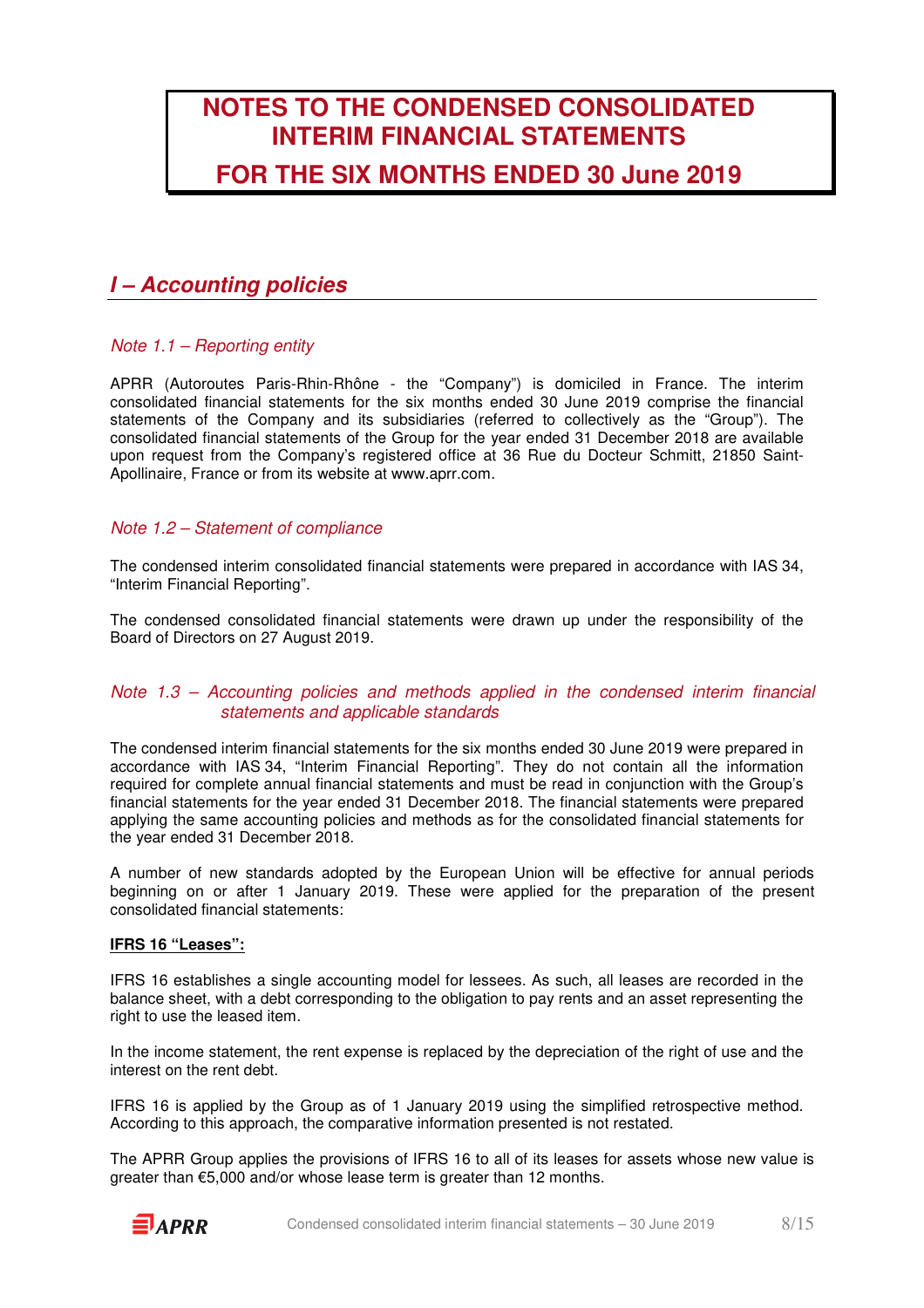The lease terms used include firm contract terms and expected renewal periods.

The APRR Group's leases mainly concern vehicles, real estate and equipment.

The discount rates used correspond to APRR's incremental borrowing rate.

The impacts are not significant at the Group level.

As at 31 December 2018, future payments on finance leases treated under IAS 17 amounted to €4.7 million. Commitments on other leases were not material. The amount of the lease debt was valued on these contracts at €0.8 million as at 1 January 2019. The impact of discounting is not material, with lease debt at 1 January 2019 amounting to €5.5 million.

#### **IFRIC 23 "Uncertainty over Income Tax Treatments":**

This interpretation, applicable to financial years beginning on or after 1 January 2019, does not affect the Group's financial statements.

#### Note 1.4 – Consolidation scope

APRR Group consists of the parent company (APRR), its wholly owned subsidiary AREA Participation which is fully consolidated, its 99.84%-owned subsidiary AREA, which is fully consolidated, and Adelac, a 49.90%-owned associate of APRR that is accounted for using the equity method. It also includes Axxès, a 34.01%-owned associate of APRR (including 6.42% by AREA) that is accounted for using the equity method.

#### Note 1.5 – Methods used in the preparation of the interim financial statements and the effect of seasonal fluctuations

The features specific to the preparation of the half-year financial statements are as follows.

Revenue corresponds to revenue generated during the first half and expenses are those that have actually been incurred. Statistically, first-half revenue is slightly lower than that in the second half. Revenue generated from the operation of the infrastructures represented 48.7% of full-year revenue in 2018 and 47.7% in 2017.

Depreciation and amortisation, asset impairment and provisions have been determined in accordance with detailed calculations carried out at the balance sheet date, applying the same methods as at the year-end.

In the case of retirement benefits and profit sharing, the amount recognised for the first half of 2019 is 50% of the estimated charge for 2019 as a whole.

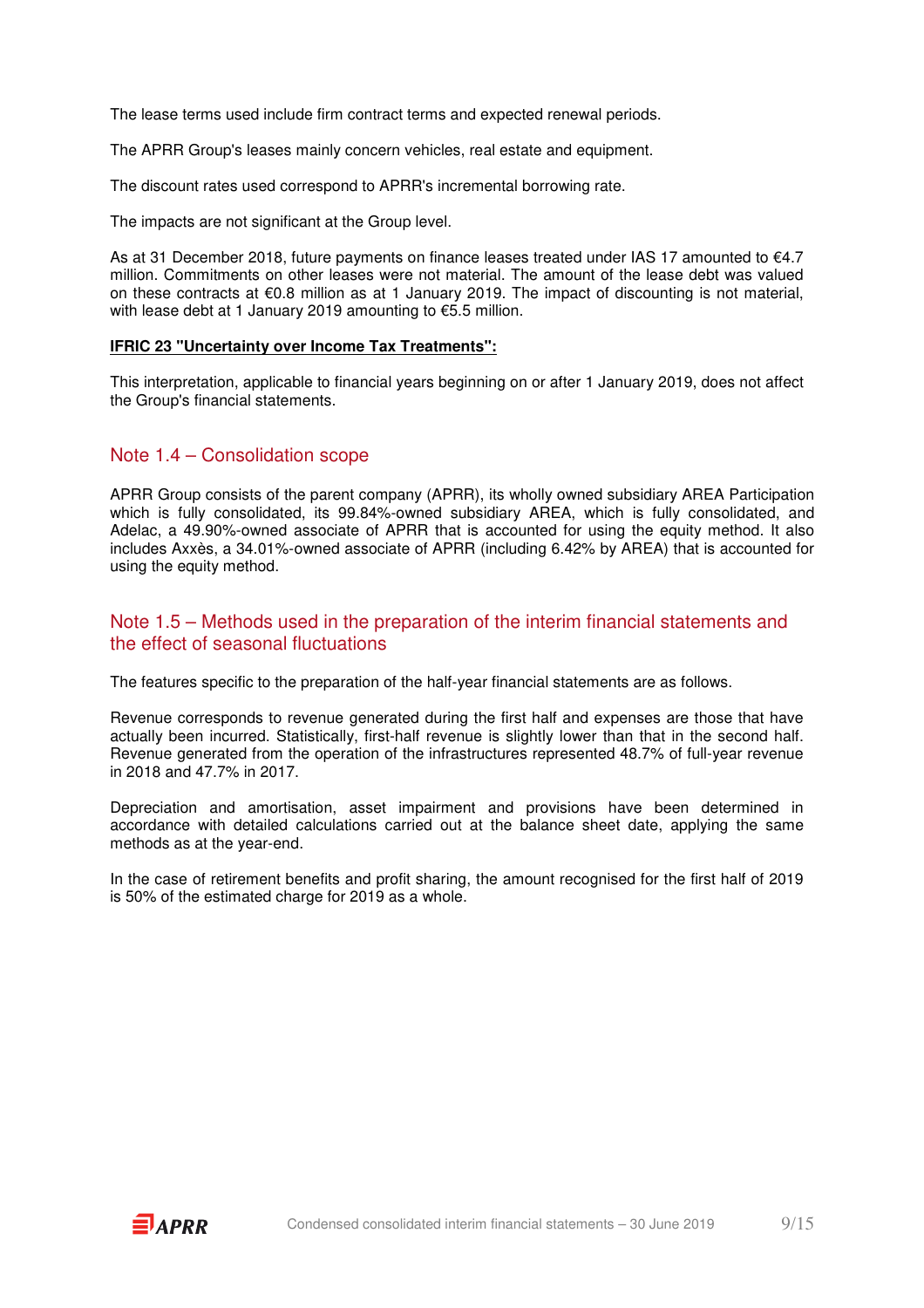#### Note 2.1 – Net non-current assets

Non-current assets increased by €21 million in the first half of 2019. This breaks down as follows:

- acquisitions net of disposals amounting to €226 million (compared with €154 million in the first half of 2018); and
- depreciation and amortisation charges net of amounts reversed amounting to €204 million (compared with  $€197$  million in the first half of 2018).

Furthermore, from 2019 to 2023, the Group is committed to undertaking work to build and widen motorways and to create new exchanges that are expected to cost €698 million in total.

#### Note 2.2 – Information about financial assets and liabilities

| <b>At 30 June 2019</b>                                                     | <b>Carrying</b><br>value | <b>Capital and</b><br><b>interest</b><br>movements | Less<br>than 1<br>vear | $1$ to 2<br>years | $2$ to $3$<br>years | 3 to 4<br>years | 4 to 5<br>years | After <sub>5</sub><br>years |
|----------------------------------------------------------------------------|--------------------------|----------------------------------------------------|------------------------|-------------------|---------------------|-----------------|-----------------|-----------------------------|
| Cash and cash equivalents                                                  |                          |                                                    |                        |                   |                     |                 |                 |                             |
| Marketable securities                                                      | 359.1                    |                                                    |                        |                   |                     |                 |                 |                             |
| Cash at bank and in hand                                                   | 639.9                    |                                                    |                        |                   |                     |                 |                 |                             |
| Sub-total                                                                  | 998.9                    |                                                    |                        |                   |                     |                 |                 |                             |
|                                                                            |                          |                                                    |                        |                   |                     |                 |                 |                             |
| Financial liabilities: current and non-current                             |                          |                                                    |                        |                   |                     |                 |                 |                             |
| Long-term borrowings                                                       | 6.341.0                  | 6.397.4                                            | 0.0                    | 759.9             | 295.7               | 110.3           | 505.3           | 4.726.2                     |
| Derivative instruments - liabilities                                       | 4.5                      |                                                    |                        |                   |                     |                 |                 |                             |
| Interest payable in respect of non-current<br>financial liabilities        |                          | 804.7                                              | 98.2                   | 95.1              | 84.2                | 78.5            | 78.2            | 370.4                       |
| <b>Non-current borrowings</b>                                              | 6.345.5                  | 7.202.1                                            | 98.2                   | 855.0             | 379.9               | 188.9           | 583.5           | 5.096.6                     |
|                                                                            |                          |                                                    |                        |                   |                     |                 |                 |                             |
| Long-term borrowings due within 1 year                                     | 1.002.0                  | 1,006.8                                            | 1,006.8                |                   |                     |                 |                 |                             |
| Interest payable in respect of non-current<br>borrowings due within 1 year |                          | 13.0                                               | 13.0                   |                   |                     |                 |                 |                             |
| Non-current borrowings due within one year                                 | 1,002.0                  | 1,019.7                                            | 1,019.7                | 0.0               | 0.0                 | 0.0             | 0.0             | 0.0                         |
| <b>Current borrowings and other debts</b>                                  | 735.9                    | 686.0                                              | 686.0                  |                   |                     |                 |                 |                             |
| <b>Total financial liabilities</b>                                         | 8,083.5                  | 8.907.9                                            | 1.803.9                | 855.0             | 379.9               | 188.9           | 583.5           | 5.096.6                     |
| Net debt                                                                   | $-7,084.6$               |                                                    |                        |                   |                     |                 |                 |                             |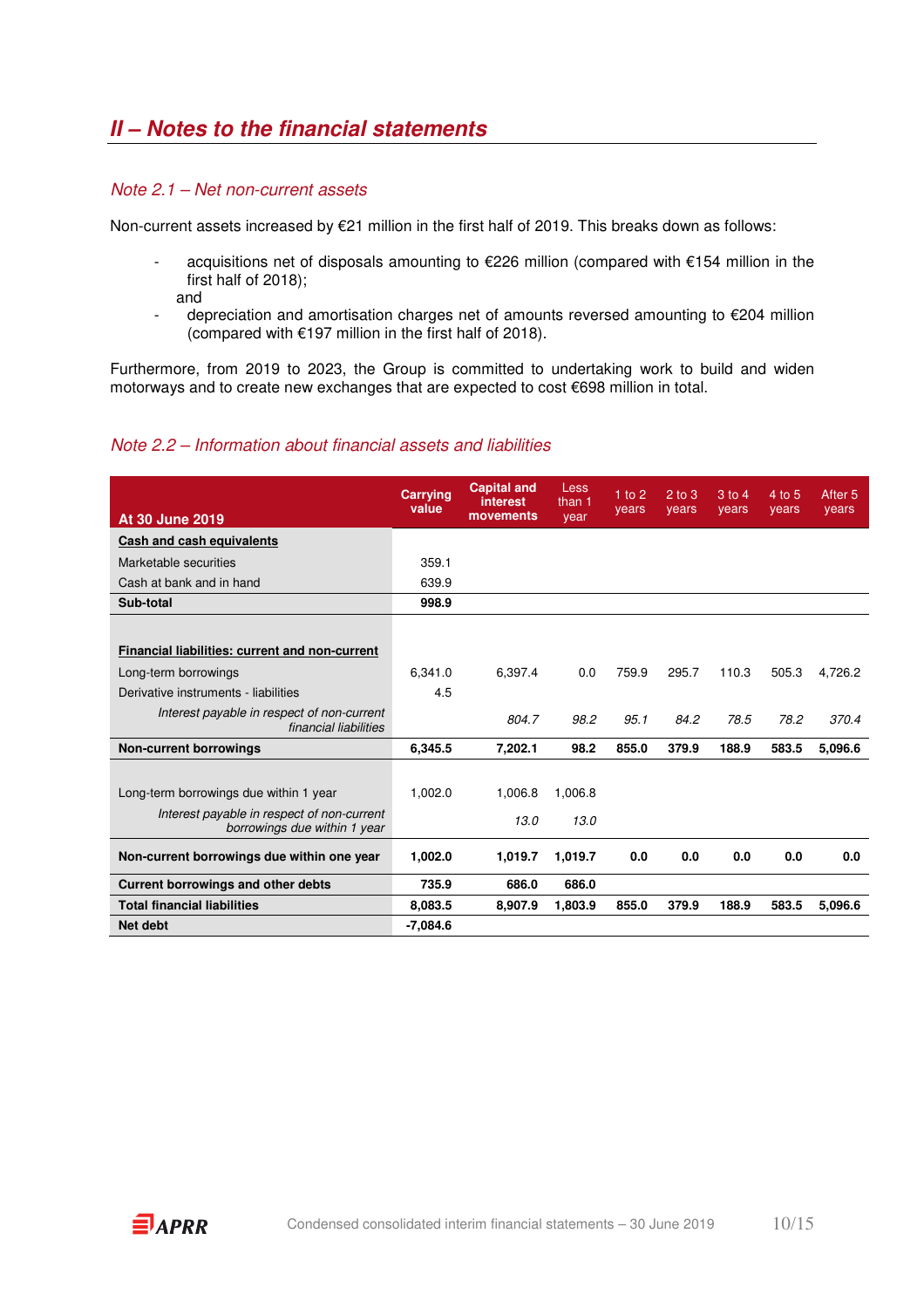| At 31 December 2018                                                        | <b>Carrying</b><br>value | <b>Capital and</b><br><b>interest</b><br>movements | Less<br>than 1<br>year | 1 to $2$<br>years | $2$ to $3$<br>years | 3 to 4<br>years | 4 to<br>5<br>years | After <sub>5</sub><br>vears |
|----------------------------------------------------------------------------|--------------------------|----------------------------------------------------|------------------------|-------------------|---------------------|-----------------|--------------------|-----------------------------|
| Cash and cash equivalents                                                  |                          |                                                    |                        |                   |                     |                 |                    |                             |
| Marketable securities                                                      | 327.5                    |                                                    |                        |                   |                     |                 |                    |                             |
| Cash at bank and in hand                                                   | 607.4                    |                                                    |                        |                   |                     |                 |                    |                             |
| Sub-total                                                                  | 934.9                    |                                                    |                        |                   |                     |                 |                    |                             |
|                                                                            |                          |                                                    |                        |                   |                     |                 |                    |                             |
| Financial liabilities: current and non-current                             |                          |                                                    |                        |                   |                     |                 |                    |                             |
| Long-term borrowings                                                       | 6.839.9                  | 6.895.9                                            | 0.0                    | 1.005.1           | 759.4               | 400.5           | 5.2                | 4.725.7                     |
| Derivative instruments - liabilities                                       | 8.7                      |                                                    |                        |                   |                     |                 |                    |                             |
| Interest payable in respect of non-current financial<br>liabilities        |                          | 856.3                                              | 99.1                   | 101.2             | 89.2                | 78.0            | 72.0               | 416.9                       |
| <b>Non-current borrowings</b>                                              | 6.848.6                  | 7,752.3                                            | 99.1                   | 1,106.3           | 848.6               | 478.5           | 77.2               | 5,142.6                     |
|                                                                            |                          |                                                    |                        |                   |                     |                 |                    |                             |
| Long-term borrowings due within 1 year                                     | 1,002.2                  | 1,006.7                                            | 1,006.7                |                   |                     |                 |                    |                             |
| Interest payable in respect of non-current<br>borrowings due within 1 year |                          | 25.3                                               | 25.3                   |                   |                     |                 |                    |                             |
| Non-current borrowings due within one year                                 | 1.002.2                  | 1,032.0                                            | 1,032.0                | 0.0               | 0.0                 | 0.0             | 0.0                | 0.0                         |
| Current borrowings and other debts                                         | 203.3                    | 92.0                                               | 92.0                   |                   |                     |                 |                    |                             |
| <b>Total financial liabilities</b>                                         | 8.054.2                  | 8,876.3                                            | 1.223.1                | 1,106.3           | 848.6               | 478.5           | 77.2               | 5,142.6                     |
| <b>Net debt</b>                                                            | $-7,119.3$               |                                                    |                        |                   |                     |                 |                    |                             |

Capital and interest movements exclude loan issuance costs, issuance premiums and other items not involving the movement of funds.

Capital and interest movements in the table above concern the debt as reported on the balance sheet at 30 June 2019 and 31 December 2018. They do not reflect any early repayments or new loans that may occur in the future.

Interest movements include movements relating to derivative instruments reported as assets and liabilities (i.e. interest rate swaps). They were not discounted to their present value.

Interest movements for variable rate loans are based on interest rates in force on 30 June 2019 and 31 December 2018. Movements for fixed rate loans with an indexed nominal are based on projected annual inflation of 1.50%.

Movements in respect of current borrowings and other debts concern mainly accrued interest payable, which is included in the above interest movement. At 30 June 2019, the balance of €686 million corresponds to outstanding commercial paper issued.

No drawdowns or repayments were made on the €1,800 million revolving credit facility during the first half of 2019.

No repayments were made in respect of the CNA loans during the first half of 2019 compared with €710 million in the first half of 2018.

Euro Medium Term Note (EMTN) programme bond issues repaid during the first half of 2019 totalled €1,000 million compared with €500 million in the first half of 2018.

A bond issue of €500 million, at a fixed rate, maturing in January 2028, was carried out during the first half of 2019.

Under these conditions, the amount remaining available under the EMTN programme came to  $\epsilon$ 2.05 billion at 30 June 2019 taking into account notes issued since the programme's inception. The outstanding commercial paper programme totalled €686 million at 30 June 2019, compared with €92 million at 31 December 2018.

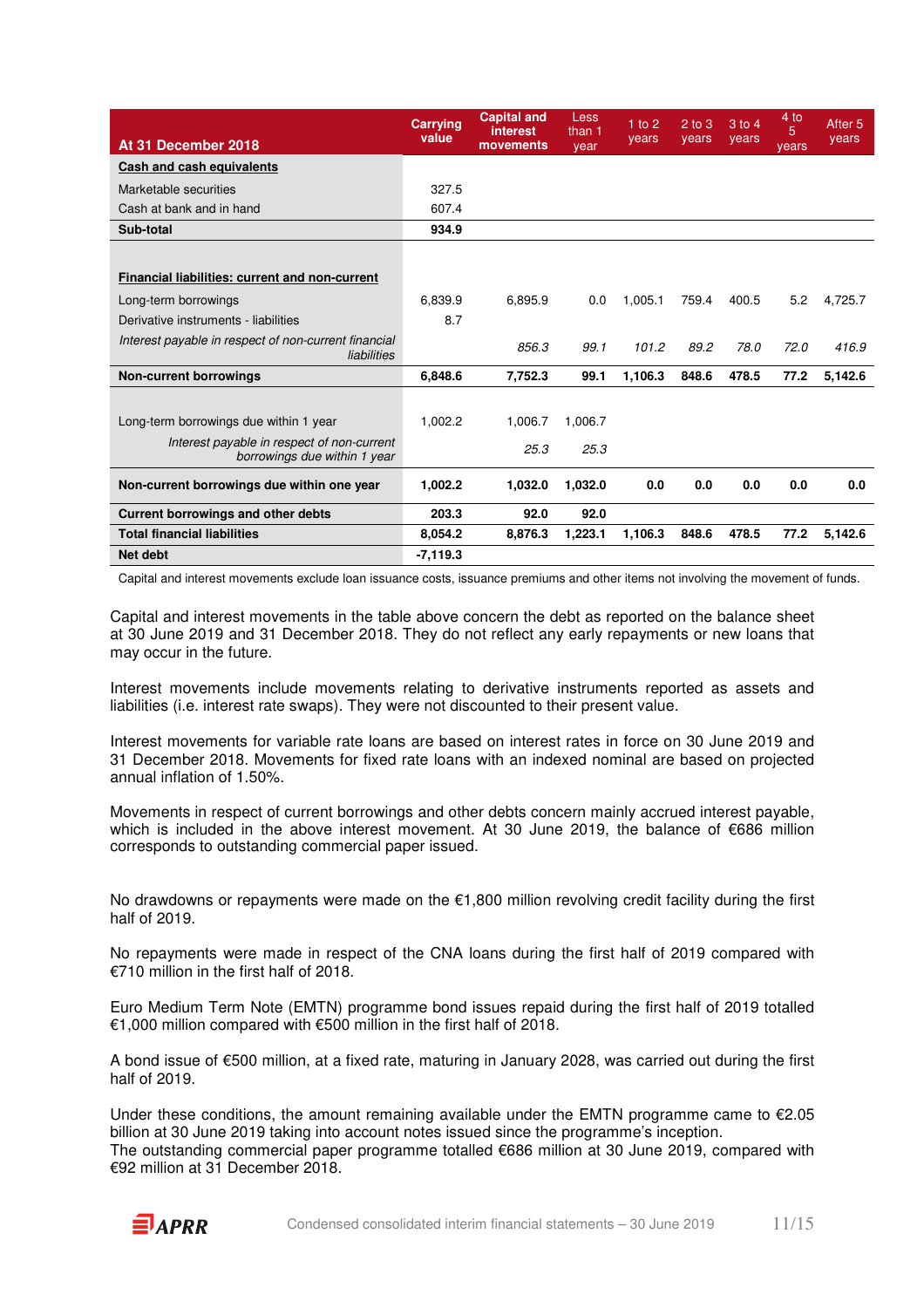| (€ millions)                                           | <b>Carrying</b><br>value<br>30/06/2019 | <b>Fair value</b><br>30/06/2019 | <b>Carrying</b><br>value<br>31/12/2018 | <b>Fair value</b><br>31/12/2018 |
|--------------------------------------------------------|----------------------------------------|---------------------------------|----------------------------------------|---------------------------------|
| <b>Financial assets:</b>                               |                                        |                                 |                                        |                                 |
| Cash and cash equivalents and marketable<br>securities | 998.9                                  | 998.9                           | 934.9                                  | 934.9                           |
| Loans                                                  | 6.8                                    | 6.8                             | 6.8                                    | 6.8                             |
| Interest rate swaps                                    | 0.0                                    | 0.0                             | 0.0                                    | 0.0                             |
| Other financial assets                                 | 35.3                                   | 35.3                            | 42.4                                   | 42.4                            |
| Trade and other receivables                            | 152.3                                  | 152.3                           | 153.0                                  | 153.0                           |
| Other current assets                                   | 252.6                                  | 252.6                           | 233.4                                  | 233.4                           |
| <b>Financial liabilities:</b>                          |                                        |                                 |                                        |                                 |
| Variable rate loans                                    | 772.2                                  | 777.7                           | 1,271.2                                | 1,279.9                         |
| Fixed rate loans with indexed nominal                  | 157.9                                  | 176.4                           | 157.2                                  | 166.9                           |
| Fixed rate loans                                       | 6,387.4                                | 6,841.4                         | 6,389.0                                | 6,521.7                         |
| Interest rate swaps                                    | 4.5                                    | 4.5                             | 8.7                                    | 8.7                             |
| Other financial liabilities                            | 761.5                                  | 761.5                           | 228.1                                  | 228.1                           |
| Trade and other payables                               | 155.5                                  | 155.5                           | 135.9                                  | 135.9                           |
| Other non-current liabilities                          | 74.1                                   | 74.1                            | 75.9                                   | 75.9                            |
| Other current liabilities                              | 283.4                                  | 283.4                           | 278.4                                  | 278.4                           |

The fair value of derivative instruments corresponds to the mark-to-market value communicated by the various counterparties.

|                                                                          |          | Six months ended 30 June<br>2019  |          | <b>Six months ended 31</b><br>December 2018 |                |                  |
|--------------------------------------------------------------------------|----------|-----------------------------------|----------|---------------------------------------------|----------------|------------------|
| $(E$ millions)                                                           |          | <b>Fair value hierarchy level</b> |          | <b>Fair value hierarchy level</b>           |                |                  |
|                                                                          | level 1: | level 2:                          | level 3: | level 1:                                    | level 2:       | level 3:         |
| Financial assets measured at fair value                                  |          |                                   |          |                                             |                |                  |
| Cash and cash equivalents and marketable<br>securities                   | 998.9    |                                   |          | 934.9                                       |                |                  |
| Interest rate swaps                                                      |          | 0.0                               |          |                                             | 0.0            |                  |
| Unlisted participating interests                                         |          |                                   | 3.9      |                                             |                | 3.2              |
| Total financial assets measured at fair value                            | 998.9    | $\blacksquare$                    | 3.9      | 934.9                                       | $\blacksquare$ | 3.2 <sub>2</sub> |
| <b>Financial liabilities:</b><br>Fixed-rate loans measured at fair value |          |                                   |          |                                             |                |                  |
| <b>Notional</b>                                                          |          | 0.0                               |          |                                             |                |                  |
| Revalued                                                                 |          | 0.0                               |          |                                             |                |                  |
| Interest rate swaps                                                      |          | 4.5                               |          |                                             | 8.7            |                  |
| Total financial liabilities measured at fair value                       |          | 4.5                               |          |                                             | 8.7            |                  |

Level 1: quotation on an active market

Level 2: internal model using observable inputs

Level 3: internal model using unobservable inputs

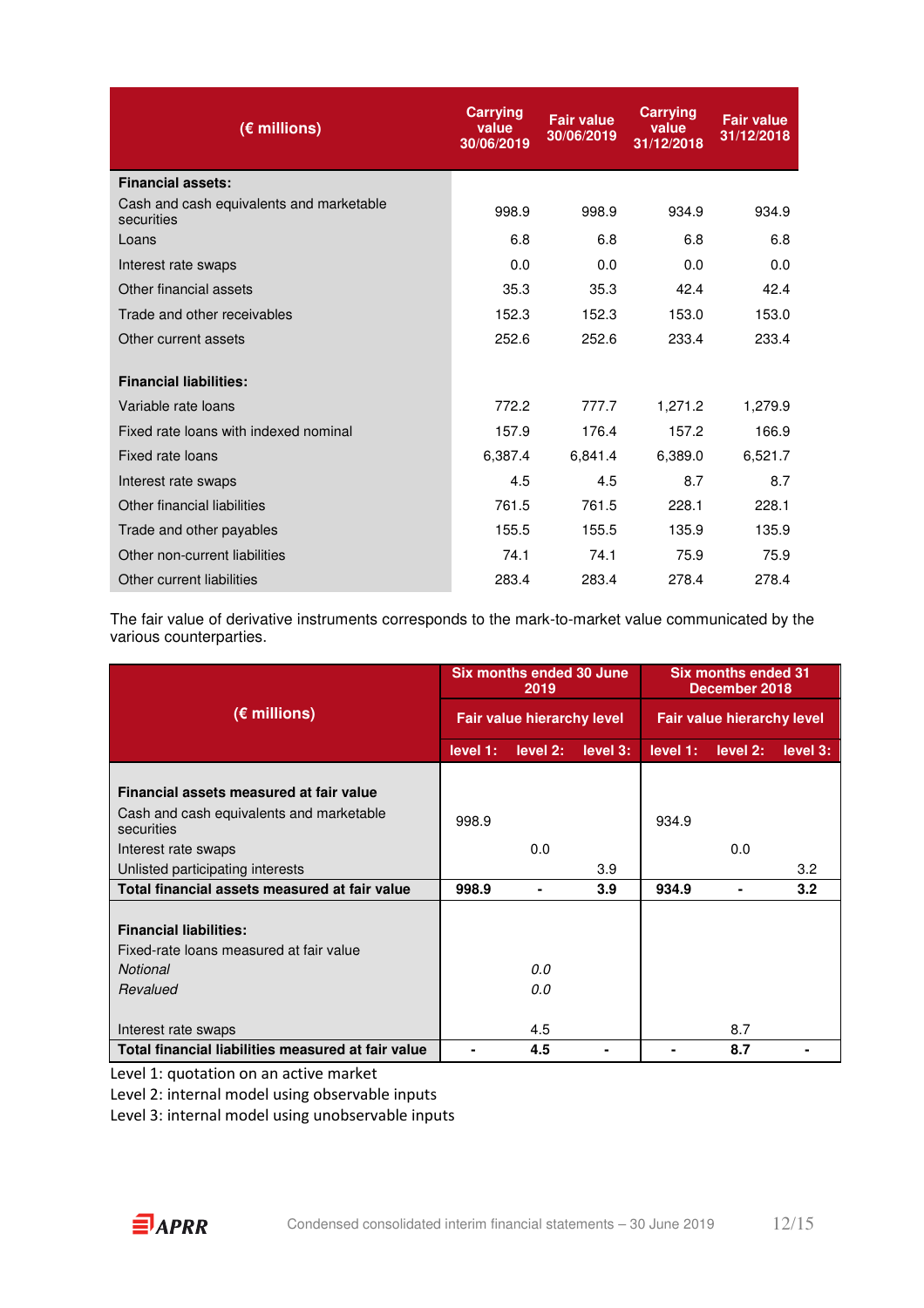|                                                                         | <b>Notional amounts</b><br>by maturity as at 30<br><b>June 2019</b> |                      | o/w derivatives<br>qualifying as fair<br>value hedges |                          | o/w derivatives<br>qualifying as<br>autonomous |                      |
|-------------------------------------------------------------------------|---------------------------------------------------------------------|----------------------|-------------------------------------------------------|--------------------------|------------------------------------------------|----------------------|
| $(E$ millions)                                                          | 2020                                                                | <b>Fair</b><br>value | <b>Notional</b>                                       | Fair<br>value            | <b>Notional</b>                                | <b>Fair</b><br>value |
| Interest rate swaps<br>Interest rate swap, pay<br>4.5%/receive variable | 91.6                                                                | (4.5)                |                                                       | $\overline{\phantom{0}}$ | 91.6                                           | (4.5)                |
| <b>Total financial assets</b><br>measured at fair value                 | 91.6                                                                | (4.5)                | 0.0                                                   | 0.0                      | 91.6                                           | (4.5)                |

At 30 June 2019, the APRR Group's derivatives portfolio consisted of a swap paying a fixed rate and receiving a variable rate resulting from the exercise of a swaption maturing in April 2010, treated as a stand-alone instrument with a nominal value of €91.6 million and a maturity of 2020.

The Group's currency, interest rate and liquidity risk exposures are substantially the same as detailed in the 2018 annual consolidated financial statements.

#### Note 2.3 – Provisions

|                                                           | At<br>01/01/2019 | Additional<br>provisions<br>in the<br>period | <b>Provisions</b><br>utilised | <b>Provisions</b><br>reversed | Other | 30/06/2019 |
|-----------------------------------------------------------|------------------|----------------------------------------------|-------------------------------|-------------------------------|-------|------------|
|                                                           |                  |                                              |                               |                               |       |            |
| Provision for retirement indemnities                      | 46.0             | 1.6                                          | (1.6)                         |                               | 2.7   | 48.7       |
| Provision for long-service medals                         | 1.0              | 0.0                                          | 0.0                           |                               |       | 1.0        |
| Provision for maintaining<br>infrastructures in condition | 249.9            | 26.9                                         | (21.5)                        |                               | (0.9) | 254.4      |
| <b>Non-current provisions</b>                             | 296.9            | 28.5                                         | (23.1)                        | 0.0                           | 1.8   | 304.1      |
| Provision for retirement indemnities                      | 1.8              |                                              |                               |                               |       | 1.8        |
| Provision for long-service medals                         | 0.1              |                                              |                               |                               |       | 0.1        |
| Provision for maintaining<br>infrastructures in condition | 38.0             |                                              |                               |                               | 0.9   | 38.9       |
| Other provisions for liabilities and<br>charges           | 0.9              | 0.3                                          | (0.3)                         | (0.1)                         |       | 0.9        |
| <b>Current provisions</b>                                 | 40.9             | 0.3                                          | (0.3)                         | (0.1)                         | 0.9   | 41.8       |

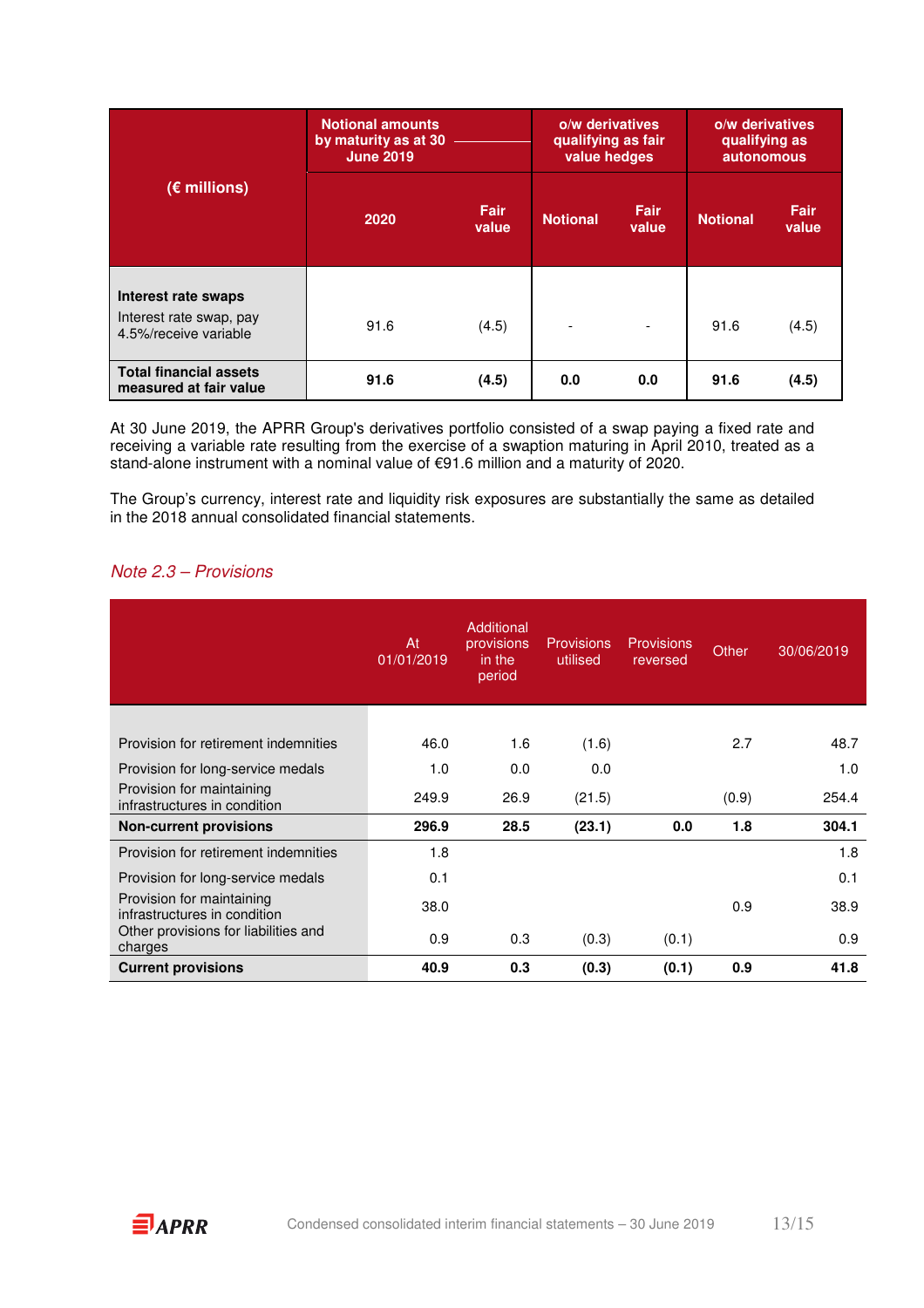|                                                           | 01/01/2018 | Additional<br>provisions<br>in the<br>period | <b>Provisions</b><br>utilised | <b>Provisions</b><br>reversed | Other | 30/06/2018 |
|-----------------------------------------------------------|------------|----------------------------------------------|-------------------------------|-------------------------------|-------|------------|
| Provision for retirement indemnities                      | 45.1       | 1.5                                          | (0.8)                         |                               |       | 45.9       |
| Provision for long-service medals                         | 1.1        |                                              |                               |                               |       | 1.1        |
| Provision for maintaining infrastructures<br>in condition | 233.2      | 20.7                                         | (19.0)                        |                               | (0.3) | 234.6      |
| Non-current provisions                                    | 279.4      | 22.3                                         | (19.8)                        | 0.0                           | (0.3) | 281.6      |
| Provision for retirement indemnities                      | 1.4        |                                              |                               |                               | 0.0   | 1.4        |
| Provision for long-service medals                         | 0.2        |                                              |                               |                               |       | 0.2        |
| Provision for maintaining infrastructures<br>in condition | 39.2       |                                              |                               |                               | 0.3   | 39.5       |
| Other provisions for liabilities and<br>charges           | 1.0        | 0.4                                          | (0.3)                         |                               |       | 1.0        |
| <b>Current provisions</b>                                 | 41.7       | 0.4                                          | (0.3)                         | 0.0                           | 0.3   | 42.1       |

#### Note 2.4 - Investments in associates

Investments in associates consist of the Group's shareholding in Adelac, the concession holder for a 19-kilometre section of the A41 motorway between Villy-le-Pelloux - Saint-Martin-Bellevue and Saint-Julien-en-Genevois, and Axxès, which markets and manages toll subscriptions for heavy goods vehicles.

Key financial data for associates are summarised in the table below:

| $(\epsilon$ millions)                                                        | <b>ADELAC</b> | <b>AXXES</b> |
|------------------------------------------------------------------------------|---------------|--------------|
| Country                                                                      | France        | France       |
| Percentage owned                                                             | 49.90%        | 34.01%       |
|                                                                              |               |              |
| Share of profit (losses) of associates recognised                            | 0.0           | 0.5          |
| Share of items of other comprehensive income of associates<br>recognised     | (8.4)         | 0.0          |
|                                                                              |               |              |
| Group's share of the capital and reserves of associates                      | (7.1)         | 13.4         |
| Share of losses of associates not recognised                                 | 15.4          | 0.0          |
| Share of items of other comprehensive income of associates not<br>recognised | (8.3)         | 0.0          |
| Carrying amount of investment                                                | 0.0           | 13.4         |
| Market capitalisation                                                        |               |              |

In the case of Adelac, the cumulative unrecognised shares totalled €17.6 million at 31 December 2018.

Other items of comprehensive income are related to changes in the fair value of interest-rate hedging instruments, which are treated in a similar way as the APRR Group.